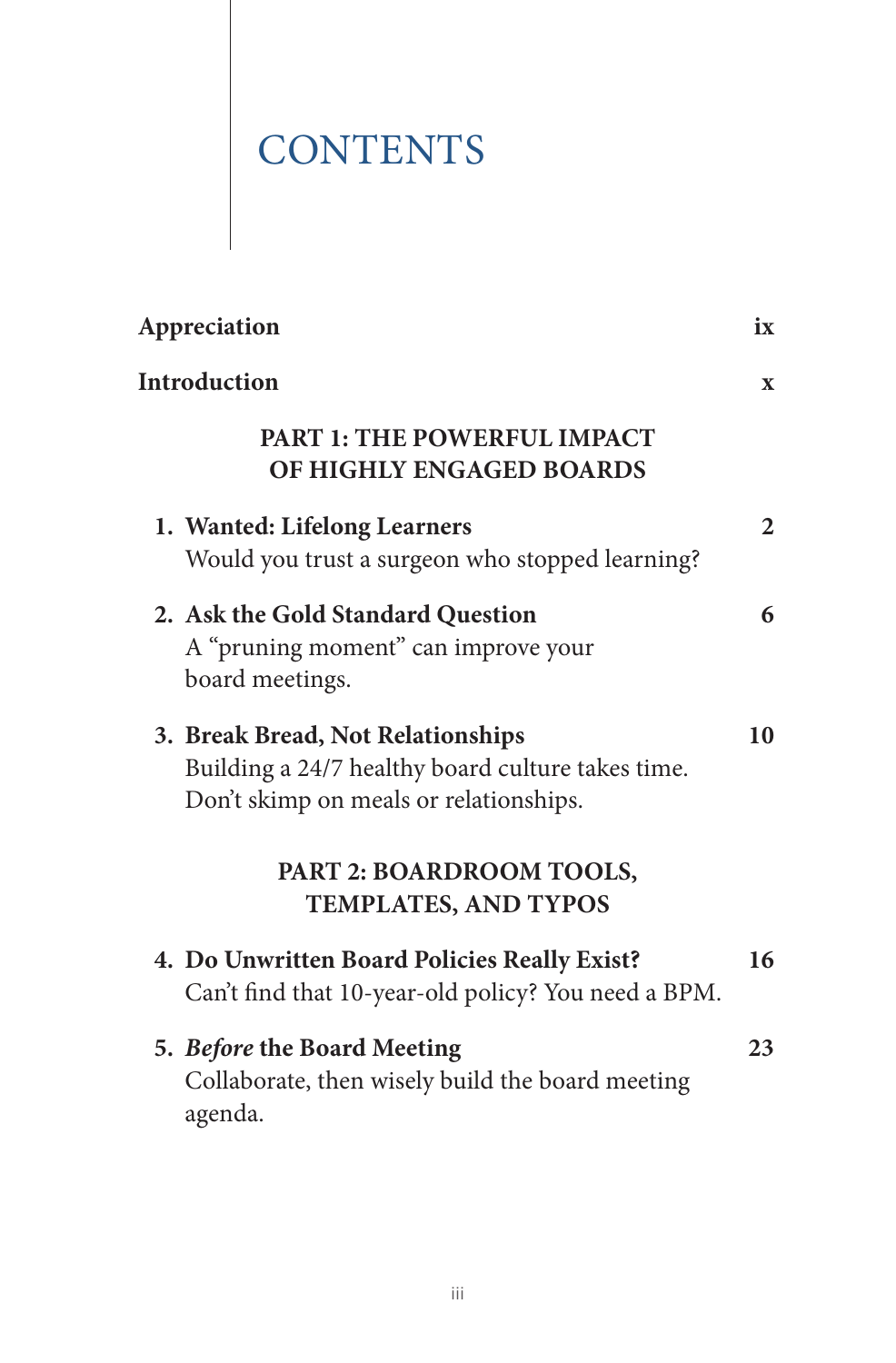| 6. Eliminate Hallway Whining<br>The 5/15 report to the board takes just five minutes<br>to read and 15 minutes to write.                 | 29 |
|------------------------------------------------------------------------------------------------------------------------------------------|----|
| 7. Typos Matter!<br>"Pious shoddy is still shoddy."                                                                                      | 36 |
| <b>PART 3: NOMINEES FOR THE</b><br><b>BOARD MEMBER HALL OF FAME</b>                                                                      |    |
| 8. Listen to the Wisdom of Many Counselors<br>Don't ask board members to vote against God!                                               | 42 |
| 9. Serve With Humility and Experience<br><b>God's Presence</b><br>One board chair creates a holy moment for his<br>CEO search committee. | 46 |
| 10. Prioritize Prayer Over Problems<br>Create space for prayer-serious supplications<br>for a serious work.                              | 50 |
| PART 4: EPIPHANIES IN THE BOARDROOM                                                                                                      |    |
| 11. Tap! Tap! Tap!<br>Does the Spirit hear a busy signal when nudging<br>your board?                                                     | 56 |
| 12. Vision Growth Must Equal Leader Growth<br>Caution! Vision-casting often backfires.                                                   | 61 |
| 13. If You Need a Volunteer, Recruit a Volunteer<br>If you need a board member, recruit a board member.                                  | 65 |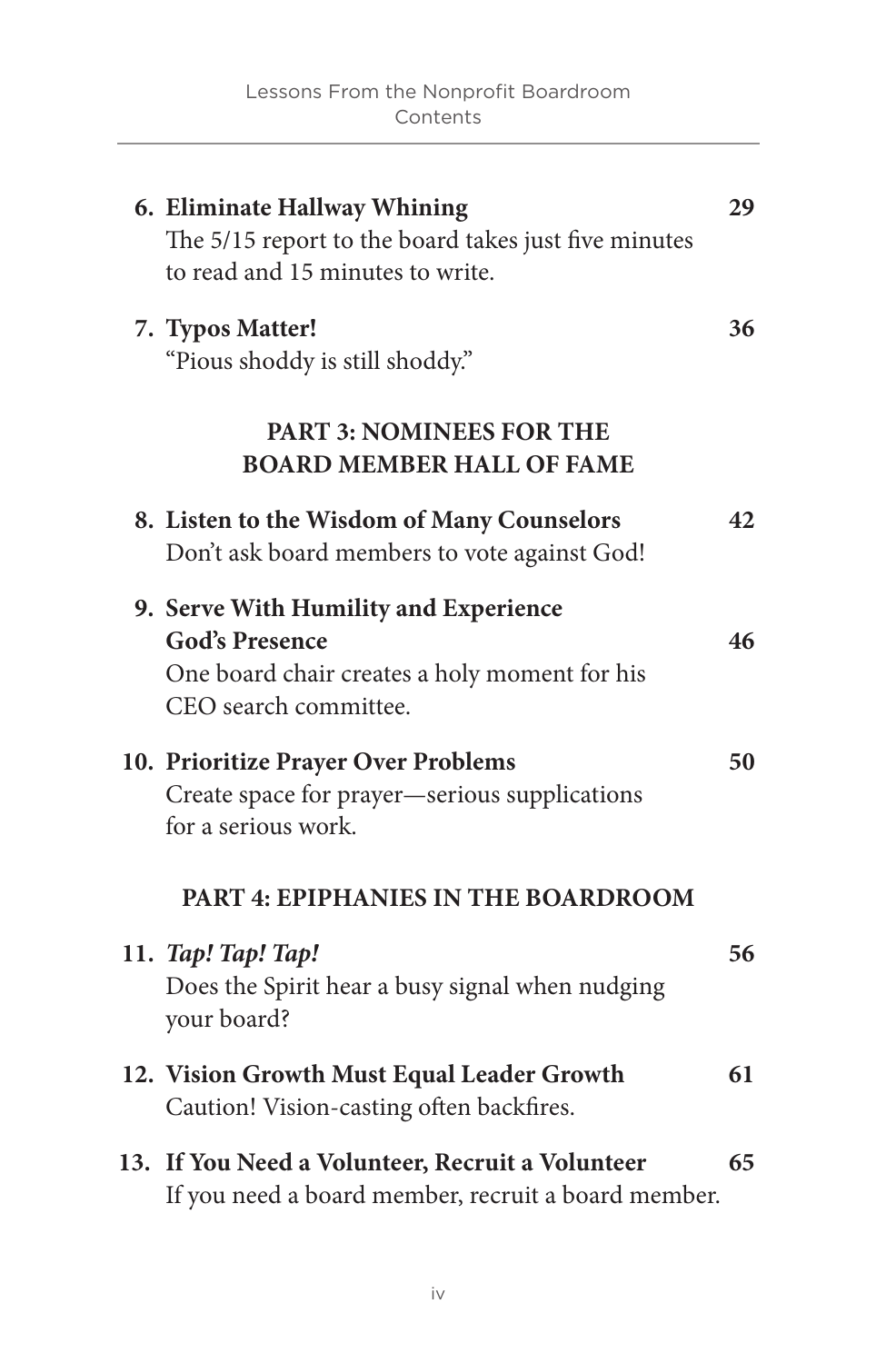| 14. If You Need a Board Member, Recruit a Board<br>Member<br>If you need a volunteer, recruit a volunteer.                                          | 70  |
|-----------------------------------------------------------------------------------------------------------------------------------------------------|-----|
| <b>PART 5: BOARDROOM BLOOPERS</b>                                                                                                                   |     |
| 15. Cut Your Losses<br>Is it a \$30,000 baseball or not?                                                                                            | 76  |
| 16. Date Board Prospects Before You Propose<br><b>Marriage</b><br>He served the shortest board term in the history<br>of the world!                 | 81  |
| 17. Sidetrack Harebrained Ideas<br>Some motions should never gain unmerited oxygen!                                                                 | 86  |
| 18. Do Not Interrupt!<br>Don't assume board members know how to listen.                                                                             | 90  |
| PART 6: BOARDROOM TIME-WASTERS,<br>TROUBLEMAKERS, AND TRUTH-TELLERS                                                                                 |     |
| 19. Never Throw Red Meat on the Board Table<br>Boards need advance preparation to fully address<br>complex issues.                                  | 96  |
| 20. Apply for a Staff Position and You Can Deal<br><b>With That Issue!</b><br>Help board members not to cross the line into<br>operational details. | 101 |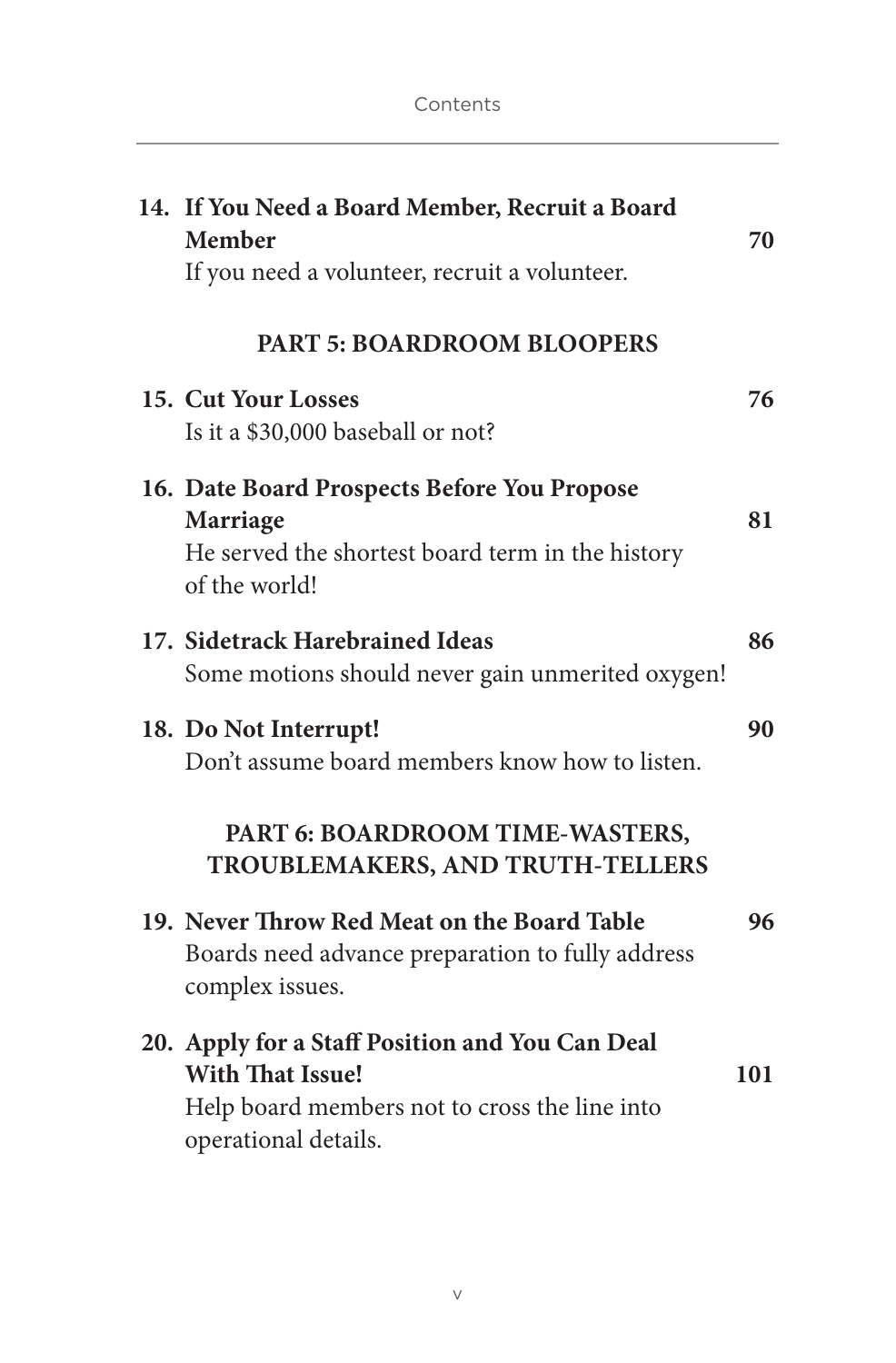| 21. Back Off the Ledge of Dysfunctional Mayhem<br>When dysfunction reigns, healthy board members<br>head for the door.                       | 106 |
|----------------------------------------------------------------------------------------------------------------------------------------------|-----|
| <b>PART 7: BOARDROOM BEST PRACTICES</b>                                                                                                      |     |
| 22. The Most Underrated Board Position<br>The position of the board chair is pivotal to a<br>healthy board.                                  | 112 |
| 23. Focus on Mission Impact and Sustainability<br>The "dual bottom line" equips boards to<br>address dead horses and sacred cows (or goats). | 117 |
| 24. Ministry Fundraising 101 for Board Members<br>Could your board pass a pop-quiz on fundraising<br>practices?                              | 123 |
| <b>PART 8: BOARDROOM WORST PRACTICES</b>                                                                                                     |     |
| 25. Align Board Member Strengths With Committee<br><b>Assignments</b><br>Leverage the Three Powerful S's.                                    | 130 |
| 26. Spotting, Catching, or Exiting a Falling CEO<br>Watch for the critical signs.                                                            | 135 |
| 27. Report Once and Report With Clarity<br>Hearing the same report more than once<br>is a "10" on the pain threshold!                        | 140 |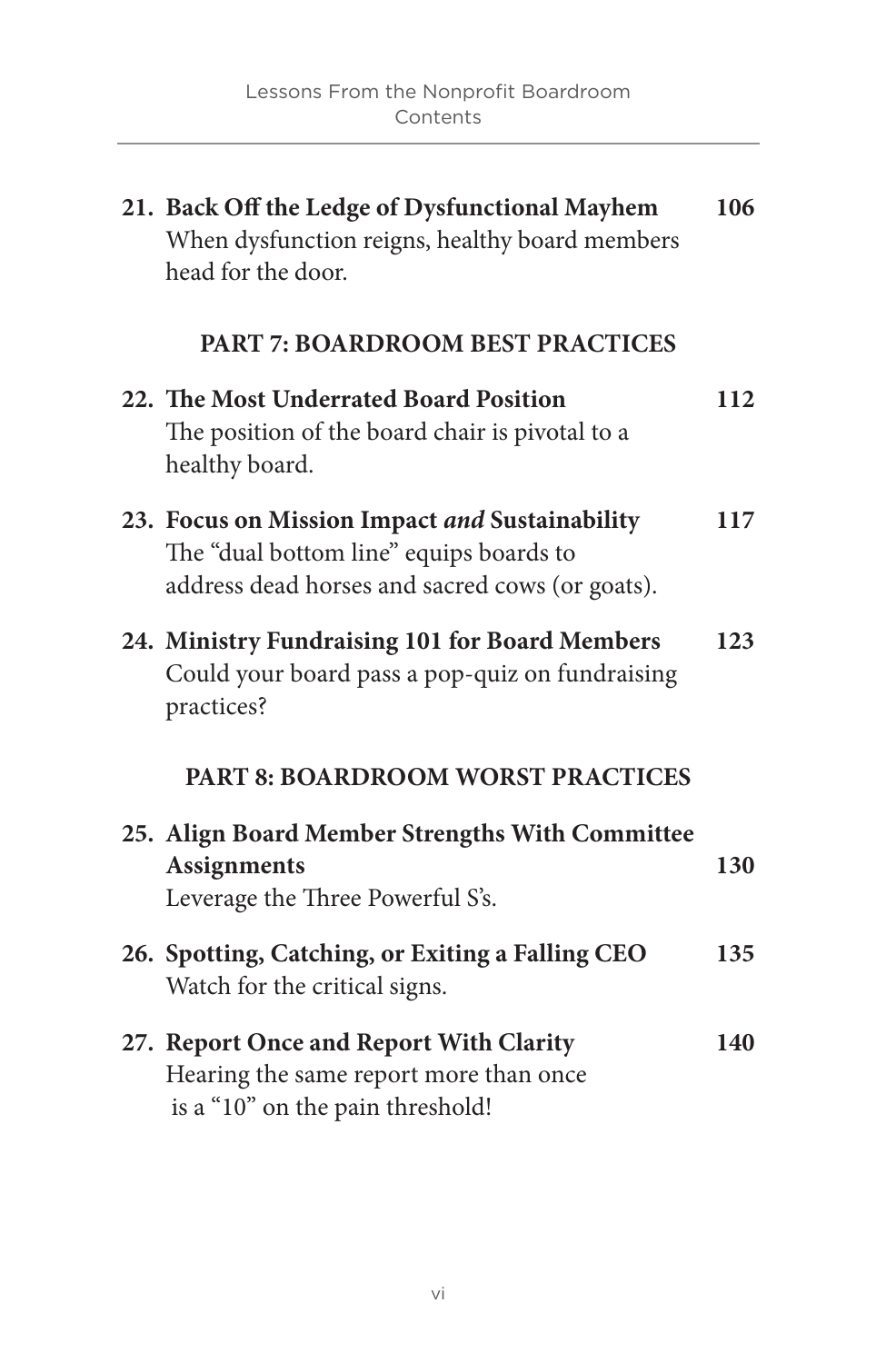| PART 9: HOLY GROUND AND OTHER LOCATIONS                                                                                                    |     |  |
|--------------------------------------------------------------------------------------------------------------------------------------------|-----|--|
| 28. Slow Down and Wait on God<br>"He does not bestow his gifts on the casual or hasty."                                                    | 146 |  |
| 29. Think and Pray Outside the Box—and the<br>County<br>Discern your Big HOLY Audacious Goal (carefully).                                  | 152 |  |
| 30. The Truck Driver Was No Match for the<br><b>Faith-Filled Board Chair</b><br>Don't stop at "All in favor say aye."                      | 157 |  |
| <b>PART 10: BUILDING A 24/7 BOARD CULTURE</b>                                                                                              |     |  |
| 31. Cut the Cord! Invite Board Members to Exit<br>When They Don't Live Your Values<br>If you want a healthy board, recruit healthy people. | 162 |  |
| 32. Loose Lips Sink the Boardroom Ship<br>What happens in the boardroom must stay in the<br>boardroom.                                     | 167 |  |
| 33. "Good Is the Enemy of Great"<br>When great board experiences end, they should<br>be lamented.                                          | 172 |  |
| <b>PART 11: BOARDS THAT LEAD AND</b><br><b>BOARDS THAT READ</b>                                                                            |     |  |
| 34. Envision Your Best Board Member Orientation<br>Ever<br>Equip new board members to serve from day one.                                  | 178 |  |